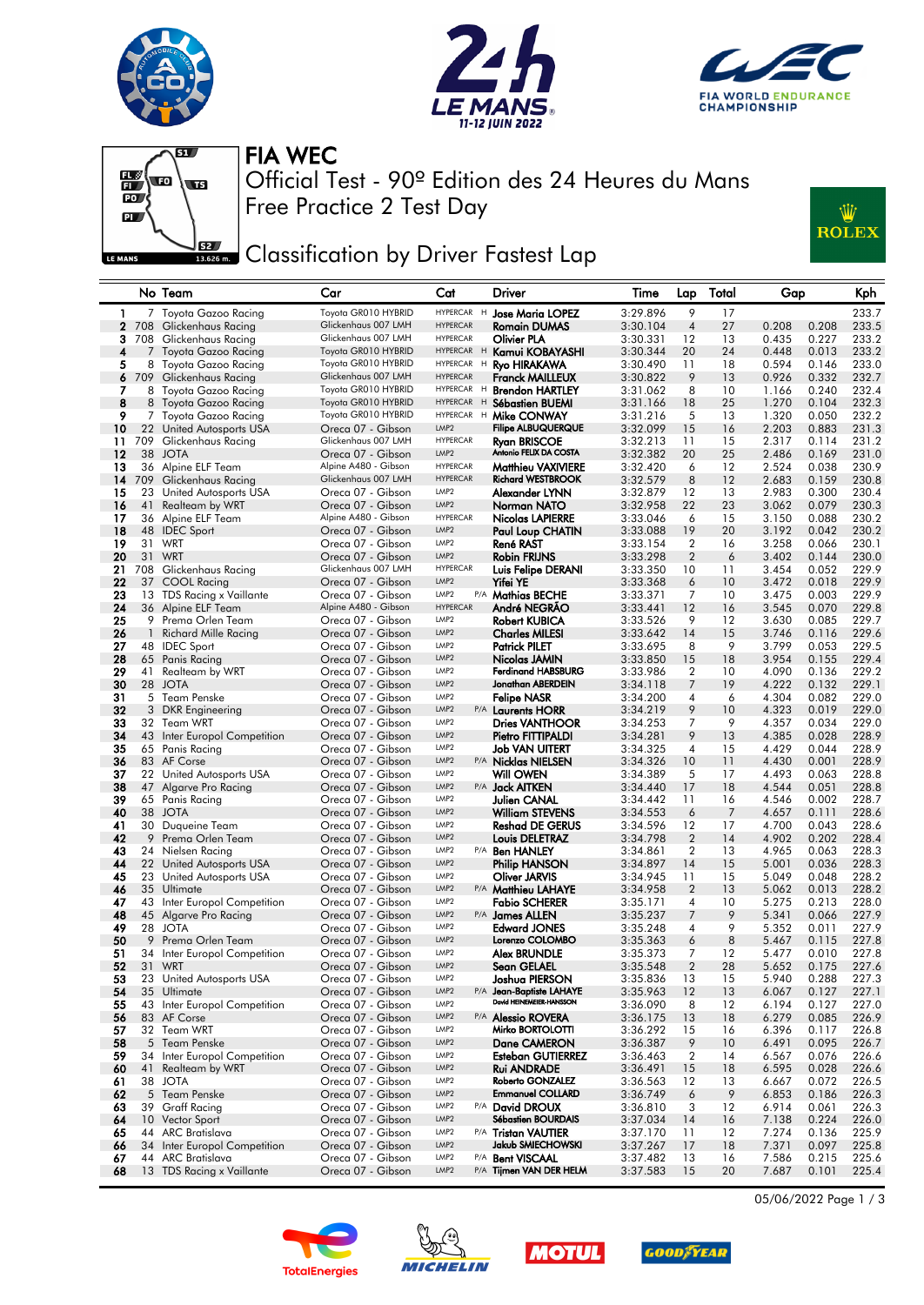





Ŵ

**ROLEX** 



Free Practice 2 Test Day Official Test - 90º Edition des 24 Heures du Mans FIA WEC



|            |              | No Team                                  | Car                                             | Cat                                  | Driver                                              | Time                 | Lap                 | Total    | Gap              |                | Kph            |
|------------|--------------|------------------------------------------|-------------------------------------------------|--------------------------------------|-----------------------------------------------------|----------------------|---------------------|----------|------------------|----------------|----------------|
| 69         |              | 30 Duqueine Team                         | Oreca 07 - Gibson                               | LMP <sub>2</sub>                     | <b>Richard BRADLEY</b>                              | 3:37.664             | 12                  | 15       | 7.768            | 0.081          | 225.4          |
| 70         | $\mathbf{1}$ | Richard Mille Racing                     | Oreca 07 - Gibson                               | LMP <sub>2</sub>                     | Sébastien OGIER                                     | 3:37.703             | 3                   | 10       | 7.807            | 0.039          | 225.3          |
| 71         | 30           | Duqueine Team                            | Oreca 07 - Gibson                               | LMP <sub>2</sub>                     | Guillermo ROJAS                                     | 3:37.778             | 8                   | 15       | 7.882            | 0.075          | 225.2          |
| 72         |              | 28 JOTA                                  | Oreca 07 - Gibson                               | LMP <sub>2</sub>                     | Oliver RASMUSSEN                                    | 3:37.837             | 6                   | 10       | 7.941            | 0.059          | 225.2          |
| 73         |              | 37 COOL Racing                           | Oreca 07 - Gibson                               | LMP <sub>2</sub>                     | Ricky TAYLOR                                        | 3:37.975             | 4                   | 10       | 8.079            | 0.138          | 225.0          |
| 74         | 37           | COOL Racing                              | Oreca 07 - Gibson                               | LMP <sub>2</sub>                     | <b>Niklas KRUETTEN</b>                              | 3:38.208             | 3                   | 13       | 8.312            | 0.233          | 224.8          |
| 75         | 24           | Nielsen Racing                           | Oreca 07 - Gibson                               | LMP <sub>2</sub>                     | P/A Matthew BELL                                    | 3:38.422             | 2                   | 11       | 8.526            | 0.214          | 224.6          |
| 76         | $\mathbf{1}$ | Richard Mille Racing                     | Oreca 07 - Gibson                               | LMP <sub>2</sub>                     | Lilou WADOUX                                        | 3:38.599             | 9                   | 13       | 8.703            | 0.177          | 224.4          |
| 77         |              | 48 IDEC Sport                            | Oreca 07 - Gibson                               | LMP <sub>2</sub>                     | <b>Paul LAFARGUE</b>                                | 3:38.833             | 12                  | 13       | 8.937            | 0.234          | 224.2          |
| 78         |              | 45 Algarve Pro Racing                    | Oreca 07 - Gibson                               | LMP <sub>2</sub><br>P/A              | <b>René BINDER</b>                                  | 3:38.920             | $\overline{4}$      | 5        | 9.024            | 0.087          | 224.1          |
| 79         |              | 83 AF Corse                              | Oreca 07 - Gibson                               | LMP <sub>2</sub><br>LMP <sub>2</sub> | P/A François PERRODO                                | 3:39.344             | 15                  | 17       | 9.448            | 0.424          | 223.6          |
| 80         |              | 32 Team WRT                              | Oreca 07 - Gibson                               | LMP <sub>2</sub>                     | <b>Rolf INEICHEN</b>                                | 3:39.863             | 10                  | 12       | 9.967            | 0.519          | 223.1          |
| 81<br>82   |              | 3 DKR Engineering                        | Oreca 07 - Gibson<br>Oreca 07 - Gibson          | LMP <sub>2</sub>                     | P/A Jean GLORIEUX                                   | 3:40.229             | 7<br>$\overline{7}$ | 8<br>10  | 10.333<br>10.439 | 0.366<br>0.106 | 222.7<br>222.6 |
| 83         |              | 47 Algarve Pro Racing<br>10 Vector Sport | Oreca 07 - Gibson                               | LMP <sub>2</sub>                     | P/A Sophia FLOERSCH<br>Nico MULLER                  | 3:40.335<br>3:40.441 | 5                   | 7        | 10.545           | 0.106          | 222.5          |
| 84         |              | 47 Algarve Pro Racing                    | Oreca 07 - Gibson                               | LMP <sub>2</sub>                     | P/A John FALB                                       | 3:40.474             | 17                  | 18       | 10.578           | 0.033          | 222.5          |
| 85         |              | 3 DKR Engineering                        | Oreca 07 - Gibson                               | LMP <sub>2</sub>                     | P/A Alexandre COUGNAUD                              | 3:40.497             | 13                  | 17       | 10.601           | 0.023          | 222.5          |
| 86         |              | 35 Ultimate                              | Oreca 07 - Gibson                               | LMP <sub>2</sub>                     | P/A François HERIAU                                 | 3:41.284             | 14                  | 25       | 11.388           | 0.787          | 221.7          |
| 87         |              | 24 Nielsen Racing                        | Oreca 07 - Gibson                               | LMP <sub>2</sub>                     | P/A Rodrigo SALES                                   | 3:42.112             | 13                  | 14       | 12.216           | 0.828          | 220.9          |
| 88         | 27           | CD Sport                                 | Ligier JSP217 - Gibson                          | LMP <sub>2</sub>                     | P/A Steven PALETTE                                  | 3:42.738             | 12                  | 13       | 12.842           | 0.626          | 220.2          |
| 89         | 39           | <b>Graff Racing</b>                      | Oreca 07 - Gibson                               | LMP <sub>2</sub>                     | P/A Eric TROUILLET                                  | 3:43.222             | 6                   | 18       | 13.326           | 0.484          | 219.8          |
| 90         |              | 39 Graff Racing                          | Oreca 07 - Gibson                               | LMP <sub>2</sub>                     | P/A Sébastien PAGE                                  | 3:43.292             | 6                   | 18       | 13.396           | 0.070          | 219.7          |
| 91         |              | 5 Team Penske                            | Oreca 07 - Gibson                               | LMP <sub>2</sub>                     | Mathieu JAMINET                                     | 3:45.026             | 4                   | 5        | 15.130           | 1.734          | 218.0          |
| 92         | 45           | Algarve Pro Racing                       | Oreca 07 - Gibson                               | LMP <sub>2</sub>                     | P/A Steven THOMAS                                   | 3:45.122             | 16                  | 18       | 15.226           | 0.096          | 217.9          |
| 93         |              | 44 ARC Bratislava                        | Oreca 07 - Gibson                               | LMP <sub>2</sub>                     | P/A Miroslav KONOPKA                                | 3:48.912             | 17                  | 18       | 19.016           | 3.790          | 214.3          |
| 94         |              | 27 CD Sport                              | Ligier JSP217 - Gibson                          | LMP <sub>2</sub><br>P/A              | <b>Christophe CRESP</b>                             | 3:49.647             | 11                  | 14       | 19.751           | 0.735          | 213.6          |
| 95         |              | 13 TDS Racing x Vaillante                | Oreca 07 - Gibson                               | LMP <sub>2</sub>                     | P/A Philippe CIMADOMO                               | 3:49.661             | $\overline{2}$      | 16       | 19.765           | 0.014          | 213.6          |
| 96         | 27           | CD Sport                                 | Ligier JSP217 - Gibson                          | LMP <sub>2</sub>                     | P/A Michael JENSEN                                  | 3:51.185             | 5                   | 7        | 21.289           | 1.524          | 212.2          |
| 97         |              | 64 Corvette Racing                       | Chevrolet Corvette C8.R                         | <b>LMGTE Pro</b>                     | Alexander SIMS                                      | 3:54.001             | 34                  | 37       | 24.105           | 2.816          | 209.6          |
| 98         |              | 52 AF Corse                              | Ferrari 488 GTE Evo                             | <b>LMGTE Pro</b>                     | Davide RIGON                                        | 3:54.037             | 10                  | 11       | 24.141           | 0.036          | 209.6          |
| 99         | 91           | Porsche GT Team                          | Porsche 911 RSR - 19                            | <b>LMGTE Pro</b>                     | Frédéric MAKOWIECKI                                 | 3:54.263             | 4                   | 19       | 24.367           | 0.226          | 209.4          |
| 100        |              | 51 AF Corse                              | Ferrari 488 GTE Evo                             | <b>LMGTE Pro</b>                     | <b>Alessandro PIER GUIDI</b>                        | 3:54.395             | 6                   | 7        | 24.499           | 0.132          | 209.3          |
| 101        |              | 52 AF Corse                              | Ferrari 488 GTE Evo<br>Ferrari 488 GTE Evo      | <b>LMGTE Pro</b><br><b>LMGTE Pro</b> | Miguel MOLINA                                       | 3:54.401             | 2                   | 12       | 24.505           | 0.006          | 209.3          |
| 102<br>103 | 74           | <b>Riley Motorsports</b>                 | Porsche 911 RSR - 19                            | <b>LMGTE Pro</b>                     | Sam BIRD                                            | 3:54.437             | 6                   | 10<br>19 | 24.541           | 0.036          | 209.2          |
| 104        |              | 92 Porsche GT Team<br>63 Corvette Racing | Chevrolet Corvette C8.R                         | <b>LMGTE Pro</b>                     | <b>Kevin ESTRE</b><br>Jordan TAYLOR                 | 3:54.444<br>3:54.504 | 3<br>20             | 29       | 24.548<br>24.608 | 0.007<br>0.060 | 209.2<br>209.2 |
| 105        |              | 63 Corvette Racing                       | Chevrolet Corvette C8.R                         | <b>LMGTE Pro</b>                     | Antonio GARCIA                                      | 3:54.629             | 14                  | 15       | 24.733           | 0.125          | 209.1          |
| 106        |              | 57 Kessel Racing                         | Ferrari 488 GTE Evo                             | LMGTE Am                             | Mikkel JENSEN                                       | 3:54.827             | 7                   | 14       | 24.931           | 0.198          | 208.9          |
| 107        | 92           | Porsche GT Team                          | Porsche 911 RSR - 19                            | <b>LMGTE Pro</b>                     | Laurens VANTHOOR                                    | 3:54.932             | 16                  | 23       | 25.036           | 0.105          | 208.8          |
| 108        |              | 51 AF Corse                              | Ferrari 488 GTE Evo                             | <b>LMGTE Pro</b>                     | James CALADO                                        | 3:54.946             | 10                  | 11       | 25.050           | 0.014          | 208.8          |
| 109        | 91           | Porsche GT Team                          | Porsche 911 RSR - 19                            | <b>LMGTE Pro</b>                     | Gianmaria BRUNI                                     | 3:54.954             | 16                  | 23       | 25.058           | 0.008          | 208.8          |
| 110        | 63           | Corvette Racing                          | Chevrolet Corvette C8.R                         | <b>LMGTE Pro</b>                     | Nicky CATSBURG                                      | 3:54.996             | 5                   | 6        | 25.100           | 0.042          | 208.7          |
| 111        | 57           | Kessel Racing                            | Ferrari 488 GTE Evo                             | LMGTE Am                             | <b>Frederik SCHANDORFF</b>                          | 3:55.115             | 5                   | 11       | 25.219           | 0.119          | 208.6          |
| 112        | 51           | AF Corse                                 | Ferrari 488 GTE Evo                             | <b>LMGTE Pro</b>                     | <b>Daniel SERRA</b>                                 | 3:55.130             | 3                   | 4        | 25.234           | 0.015          | 208.6          |
| 113        | 74           | <b>Riley Motorsports</b>                 | Ferrari 488 GTE Evo                             | <b>LMGTE Pro</b>                     | Felipe FRAGA                                        | 3:55.150             | 3                   | 4        | 25.254           | 0.020          | 208.6          |
| 114        | 66           | <b>JMW Motorsport</b>                    | Ferrari 488 GTE Evo                             | LMGTE Am                             | Renger VAN DER ZANDE                                | 3:55.241             | 12                  | 13       | 25.345           | 0.091          | 208.5          |
| 115        | 71           | Spirit of Race                           | Ferrari 488 GTE Evo                             | <b>LMGTE Am</b>                      | <b>Pierre RAGUES</b>                                | 3:55.349             | 12                  | 13       | 25.453           | 0.108          | 208.4          |
| 116        |              | 92 Porsche GT Team                       | Porsche 911 RSR - 19                            | <b>LMGTE Pro</b>                     | Michael CHRISTENSEN                                 | 3:55.351             | 3                   | 8        | 25.455           | 0.002          | 208.4          |
| 117        | 74           | <b>Riley Motorsports</b>                 | Ferrari 488 GTE Evo<br>Aston Martin VANTAGE AMR | <b>LMGTE Pro</b>                     | Shane VAN GISBERGEN                                 | 3:55.484             | 7                   | 11       | 25.588           | 0.133          | 208.3          |
| 118        | 98           | Northwest AMR                            | Ferrari 488 GTE Evo                             | LMGTE Am<br>LMGTE Am                 | <b>David PITTARD</b>                                | 3:55.591             | 14                  | 20       | 25.695           | 0.107          | 208.2          |
| 119        | 80           | Iron Lynx                                | Porsche 911 RSR - 19                            | <b>LMGTE Pro</b>                     | Richard HEISTAND                                    | 3:55.603             | 13                  | 15       | 25.707           | 0.012          | 208.2          |
| 120<br>121 | 91           | Porsche GT Team<br>80 Iron Lynx          | Ferrari 488 GTE Evo                             | <b>LMGTE Am</b>                      | <b>Richard LIETZ</b><br><b>Giancarlo FISICHELLA</b> | 3:55.693             | 3<br>11             | 10<br>16 | 25.797<br>25.812 | 0.090<br>0.015 | 208.1<br>208.1 |
| 122        |              | 71 Spirit of Race                        | Ferrari 488 GTE Evo                             | LMGTE Am                             | <b>Gabriel AUBRY</b>                                | 3:55.708<br>3:55.732 | 12                  | 15       | 25.836           | 0.024          | 208.1          |
| 123        |              | 93 Proton Competition                    | Porsche 911 RSR - 19                            | <b>LMGTE Am</b>                      | Matt CAMPBELL                                       | 3:55.747             | 16                  | 18       | 25.851           | 0.015          | 208.1          |
| 124        |              | 54 AF Corse                              | Ferrari 488 GTE Evo                             | LMGTE Am                             | Nick CASSIDY                                        | 3:55.749             | 15                  | 18       | 25.853           | 0.002          | 208.1          |
| 125        |              | 75 Iron Lynx                             | Ferrari 488 GTE Evo                             | <b>LMGTE Am</b>                      | Nicolas VARRONE                                     | 3:55.772             | 8                   | 10       | 25.876           | 0.023          | 208.1          |
| 126        |              | 77 Dempsey - Proton Racing               | Porsche 911 RSR - 19                            | LMGTE Am                             | <b>Harry TINCKNELL</b>                              | 3:55.850             | 15                  | 16       | 25.954           | 0.078          | 208.0          |
| 127        |              | 55 Spirit of Race                        | Ferrari 488 GTE Evo                             | LMGTE Am                             | <b>Matthew GRIFFIN</b>                              | 3:55.913             | 6                   | 8        | 26.017           | 0.063          | 207.9          |
| 128        |              | 777 D'Station Racing                     | Aston Martin VANTAGE AMR                        | LMGTE Am                             | Tomonobu FUJII                                      | 3:56.098             | $\overline{4}$      | 6        | 26.202           | 0.185          | 207.8          |
| 129        |              | 33 TF Sport                              | Aston Martin VANTAGE AMR                        | <b>LMGTE Am</b>                      | Marco SØRENSEN                                      | 3:56.149             | 3                   | 8        | 26.253           | 0.051          | 207.7          |
| 130        |              | 80 Iron Lynx                             | Ferrari 488 GTE Evo                             | LMGTE Am                             | Matteo CRESSONI                                     | 3:56.191             | 7                   | 13       | 26.295           | 0.042          | 207.7          |
| 131        |              | 61 AF Corse                              | Ferrari 488 GTE Evo                             | <b>LMGTE Am</b>                      | Louis PRETTE                                        | 3:56.240             | 5                   | 18       | 26.344           | 0.049          | 207.6          |
| 132        |              | 99 Hardpoint Motorsport                  | Porsche 911 RSR - 19                            | LMGTE Am                             | <b>Alessio PICARIELLO</b>                           | 3:56.313             | $\boldsymbol{2}$    | 9        | 26.417           | 0.073          | 207.6          |
| 133        |              | 54 AF Corse                              | Ferrari 488 GTE Evo                             | LMGTE Am                             | Francesco CASTELLACCI                               | 3:56.364             | 8                   | 9        | 26.468           | 0.051          | 207.5          |
| 134        |              | 86 GR Racing                             | Porsche 911 RSR - 19                            | LMGTE Am                             | Riccardo PERA                                       | 3:56.376             | 3                   | 4        | 26.480           | 0.012          | 207.5          |
| 135        |              | 98 Northwest AMR                         | Aston Martin VANTAGE AMR                        | <b>LMGTE Am</b>                      | Nicki THIIM                                         | 3:56.467             | 5                   | 6        | 26.571           | 0.091          | 207.4          |
| 136        |              | 77 Dempsey - Proton Racing               | Porsche 911 RSR - 19                            | LMGTE Am                             | Sebastian PRIAULX                                   | 3:56.482             | 13                  | 14       | 26.586           | 0.015          | 207.4          |









05/06/2022 Page 2 / 3